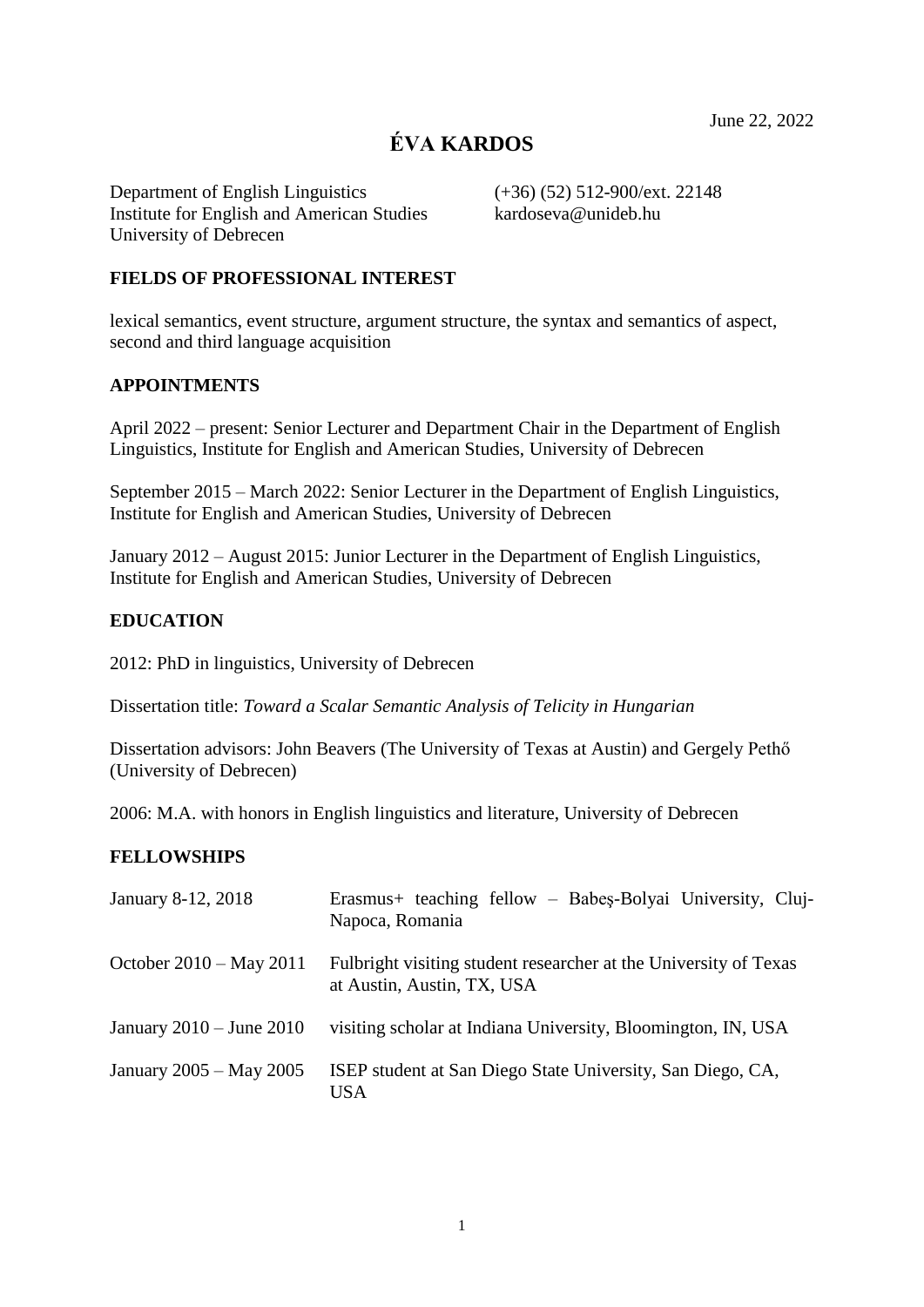# **COURSES TAUGHT**

# **B.A. in English Studies**

**1st year** Grammar in Context Advanced Writing and Composition Targeting the Verb Phrase

**2nd year**

Targeting the Noun Phrase Introduction to Linguistics Challenging Grammar The English Sentence

**3rd year** Semantics and Pragmatics Varieties of English

# **M.A. in English Studies**

Argument Structure Advanced Research Methods in Linguistics (co-taught with György Rákosi) Terms and Concepts in Literary and Linguistic Studies (Syntax: Introduction to Minimalism) Language Acquisition (second and third language acquisition)

# **Electives (for all programs)**

Hungarian from a linguistic perspective (co-taught with Péter Szűcs and György Rákosi)

# **SELECT PUBLICATIONS**

Kardos, Éva and Andrea Szávó. 2022. Revisiting event lexicalization in Hungarian: Constraints on the encoding of Path/Res in verbal particles and result predicates. In M. Kawashima, H. Kishimoto & K. Moriyama (eds.) *Papers from the International Workshop on Secondary Predication 2021*, 23-41.

Kardos, Éva and Imola-Ágnes Farkas. 2022. The syntax of inner aspect in Hungarian. *Journal of Linguistics*. 1-39. doi:10.1017/S0022226721000426

Kardos, Éva. 2021. Lexical semantics. In B. Aarts, A. McMahon & L. Hinrichs (eds.), *The Handbook of English Linguistics*. *Second Edition*. Hoboken, NJ, USA: Wiley Blackwell. 501-523.

Kardos, Éva. 2019. Situation aspectual properties of creation/consumption predicates. *Acta Linguistica Academica* 66/4: 491-525.

Farkas, Imola-Ágnes and Éva Kardos. 2019. A végpontosság mint szituációs aspektuális jegy jelölése a magyar nyelvben [Marking telicity as a situation aspectual property in Hungarian]. *Magyar Nyelv* 115/3: 298-308. Part 2.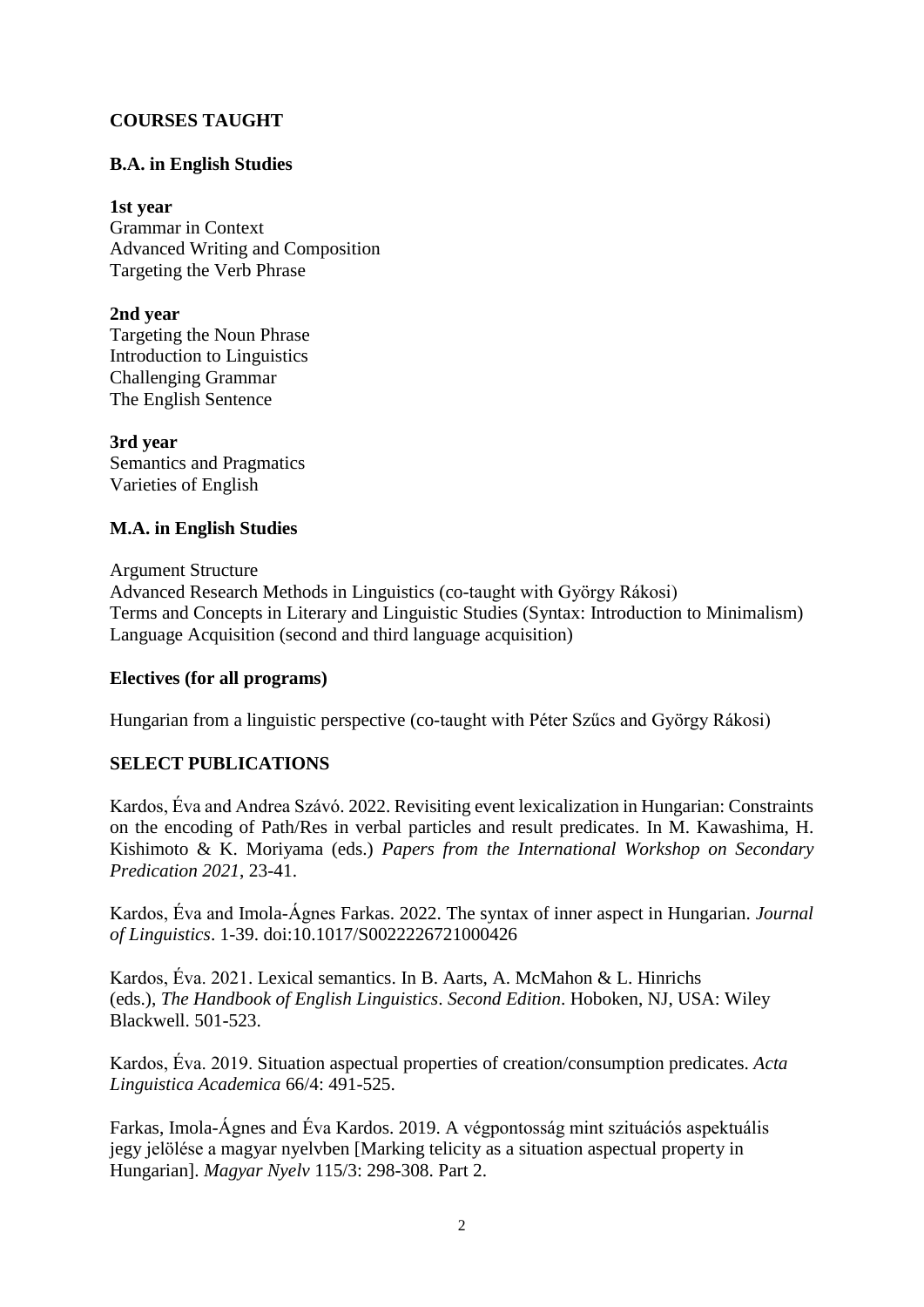Farkas, Imola-Ágnes and Éva Kardos. 2019. A végpontosság mint szituációs aspektuális jegy jelölése a magyar nyelvben [Marking telicity as a situation aspectual property in Hungarian]. *Magyar Nyelv* 115/3: 176-185. Part 1.

Kardos, Éva and Gergely Pethő. 2019. The interaction between event structure and argument structure in light of some English and Hungarian facts. In M. Bloch-Trojnar & A. Malicka-Kleparska (eds.), *Valency in Verbs and Verb-Related Structures*. Berlin: Peter Lang. 119-139.

Kardos, Éva. 2016. Telicity marking in Hungarian. *Glossa: a Journal of General Linguistics*, *1*(1), 41.

Kardos, Éva. 2012. Toward a Scalar Semantic Analysis of Telicity in Hungarian. Ph.D. thesis. University of Debrecen.

Pethő, Gergely and Éva Kardos. 2009. Cross-linguistic evidence and the licensing of implicit arguments. In: B. Behrens & C. Fabricius-Hansen (eds.), *Structuring information in discourse: the explicit/implicit dimension. Oslo Studies in Language 1*, 33-61.

# **PAPERS IN PROGRESS**

Kardos, Éva. Event structure and aspect. Under review for the volume *Syntax of Hungarian: Verb Phrases in General and Finite Verb Phrases* edited by Károly Bibok and to be published by Amsterdam University Press.

Kardos, Éva. A magyar igék és a mód/eredmény komplementaritás. [Hungarian verbs and manner/result complementarity]. In preparation.

Kardos, Éva and Andrea Szávó. Revisiting event lexicalization in Hungarian. In preparation.

# **TALKS AND POSTERS**

### **Invited talks and colloquia**

October 27, 2018: The syntax of inner aspect in Hungarian. Invited talk given at *the Beijing Argument Structure and Event Structure Workshop* at the Beijing Institute of Technology, Beijing, China.

June 21, 2017: Telicity across languages. Invited talk given at the *Colloquium: Semantics and Pragmatics Exchange (SemPrE)* at Heinrich-Heine-University Düsseldorf, Düsseldorf, Germany.

May 23, 2017: On the semantics and syntax of situation aspect in Hungarian. Invited talk given at the Research Institute for Linguistics in Budapest, Hungary.

April 2015: Argument structural complexity is reflected in event structural complexity: evidence from English and Hungarian. Invited talk given at *the Linguistics Seminar* at the Department of Linguistics at the University of Florida. Gainesville, Florida, United States of America.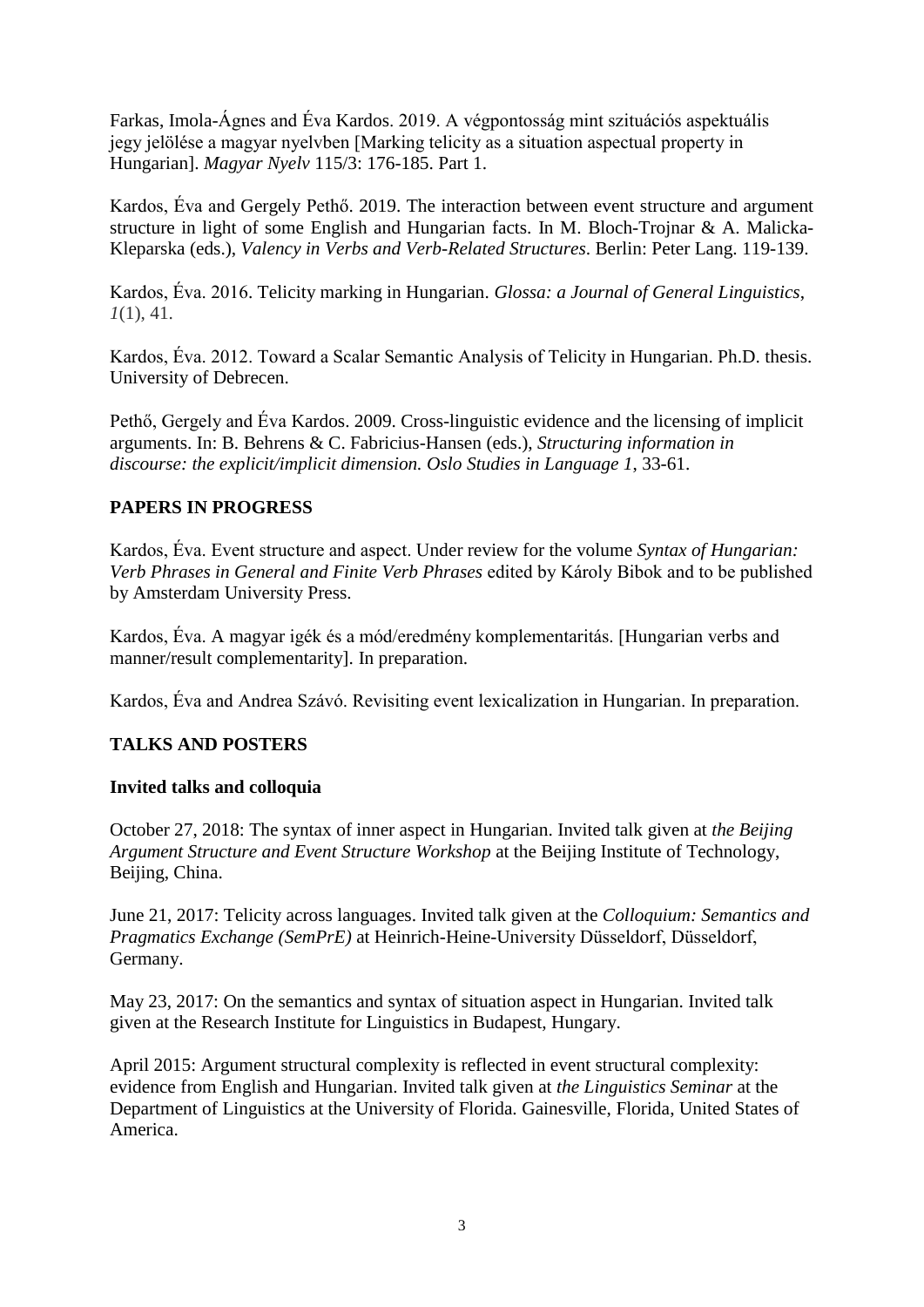November 2011: Aspectual variation in light of data from Hungarian and English. Invited talk. *Linglunch* lecture series. Université Paris Diderot – Paris 7, Paris, France.

### **Conference talks and posters**

October 31, 2021: (with Andrea Szávó) Revisiting event lexicalization in Hungarian: Constraints on the encoding of Path/Res in verbal particles and resultative PPs. Talk given at the *International Workshop on Secondary Predication 2021*. Tokyo, Japan/Online.

August 31, 2021: (with Márton Jánosy, Gergely Pethő and Andrea Szávó) Cross-linguistic influence in L3 acquisition: evidence for non-facilitative transfer from the acquisition of resultatives in L3 Spanish. Talk given at the workshop *Complex predicates across languages: variation and acquisition* at the 54<sup>th</sup> *Annual Meeting of the Societas Linguistica Europaea.* Online.

July 6, 2021: (with Márton Jánosy, Gergely Pethő and Andrea Szávó) Non-facilitative transfer in the L3 acquisition of Spanish. Talk given at *the 3rd International Conference of the Réseau d'Acquisition des Languages Secondes* (Second Language Acquisition Network). University of Toulouse, Toulouse, France.

June 11, 2019: (with Imola-Ágnes Farkas) On the syntactic complexity of the event domain in Hungarian. Talk given at the *14th International Conference on the Structure of Hungarian*. Bildungsforum Potsdam, Potsdam, Germany.

December 11, 2018: (with Imola-Ágnes Farkas) The syntax of inner aspect in Hungarian. Talk given at the *11th Brussels Conference in Generative Linguistics*, KU Leuven, Brussels Campus, Brussels, Belgium.

January 2018: (with Imola-Ágnes Farkas) A unified scalar analysis of the aspectual effect of particles, the pseudo-object *egyet* 'one.ACC' and created/consumed objects in Hungarian. Poster presented at the workshop *Endpoints 2018* at Humboldt Universität zu Berlin, Berlin, Germany.

September 2015: (with Gergely Pethő) The interaction between event structure and argument structure: the Hungarian facts. Talk given at *the 48th Annual Meeting of the Societas Linguistica Europaea*. Leiden University Center for Linguistics, Leiden, Holland.

August 2013: The aspectual structure of creation/consumption predicates. Talk given at *the 11th International Conference on the Structure of Hungarian* (ICSH11). Pázmány Péter Catholic University, Piliscsaba, Hungary.

September 2012: The ingredients of telicity. Talk given at *the 5th Syntax, Phonology and Language Analysis Conference* (SinFonIJA 5). University of Vienna, Vienna, Austria.

November 2008: (with Gergely Pethő) Transitivity and event structure: Evidence from Hungarian complex verbs. Talk given at a workshop on transitivity at the University of Cologne, Cologne, Germany.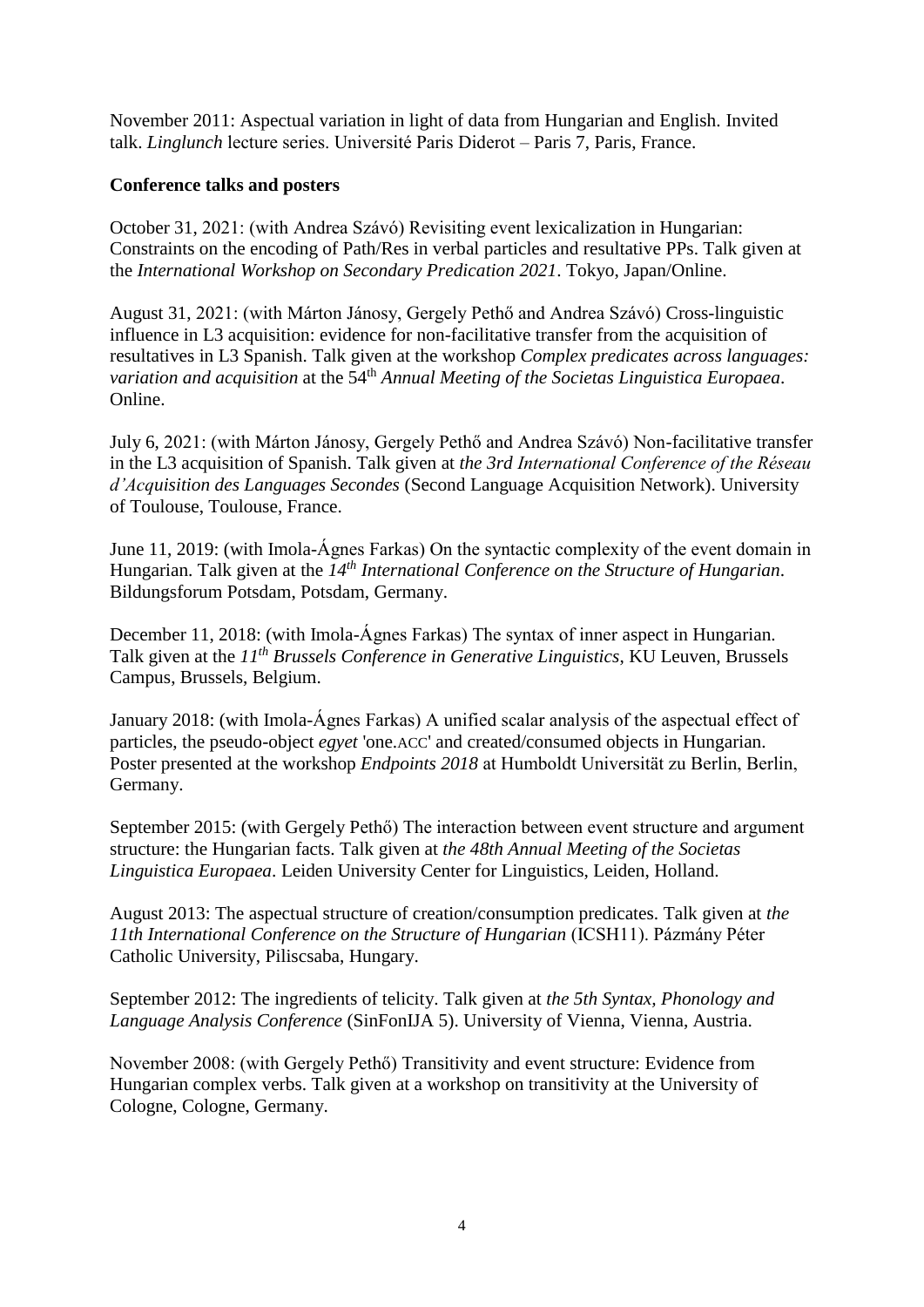June 2006: (with Gergely Pethő) A cross-linguistic investigation of the licensing and interpretation of implicit object arguments. Talk given at the *Languages in Contrast* conference at the University of Oslo, Oslo, Norway.

# **PUBLIC OUTREACH**

January 15, 2021: A nyelvtudással és nyelvtanulással kapcsolatos néhány tévhit és azok cáfolata. [Busting myths on language and language acquisition]. Invited talk given online at Mensa HungarIQa.

December 10, 2020: A nyelvtudással és nyelvtanulással kapcsolatos néhány tévhit és azok cáfolata. [Busting myths on language and language acquisition]. Invited talk given online at the Hatvani István College for Advanced Studies (Hatvani István Szakkollégium) at the University of Debrecen.

April 2014: The Politics of Education in Contemporary Hungary: The Higher Education System. Invited talk given at Ferris State University, Big Rapids, MI, USA.

# **PARTICIPATION IN PROJECTS**

June 2022 – May 2023: project leader in the project titled 'An international conference on the cross-linguistic examination of maximalization strategies in the event domain of the sentence' Project number: MEC\_SZ\_21 140880 Host institution: University of Debrecen Amount received: 5056000 HUF Funding agency: the NKFIH (Hungary's National Research Funding Agency)

2013 – 2017: participant in the project *Comprehensive Grammar Resources: Hungarian* Project number: OTKA 100804 Host institution: Research Institute for Linguistics, Hungarian Academy of Sciences PI: István Kenesei

# **AWARDS AND HONORS**

2021 – Dean's Award for Teaching and Research Excellence

2020 – recipient of the Publication Award of the University of Debrecen for the following publication:

Kardos, Éva. 2019. Situation aspectual properties of creation/consumption predicates. *Acta Linguistica Academica* 66/4: 491-525.

(This prize is shared with Éva Lovra.)

2019 – recipient of the Publication Award of the Institute for English and American Studies for the following publication:

Kardos, Éva. 2016. Telicity marking in Hungarian. *Glossa: a Journal of General Linguistics*, 1(1), 41. 1-37.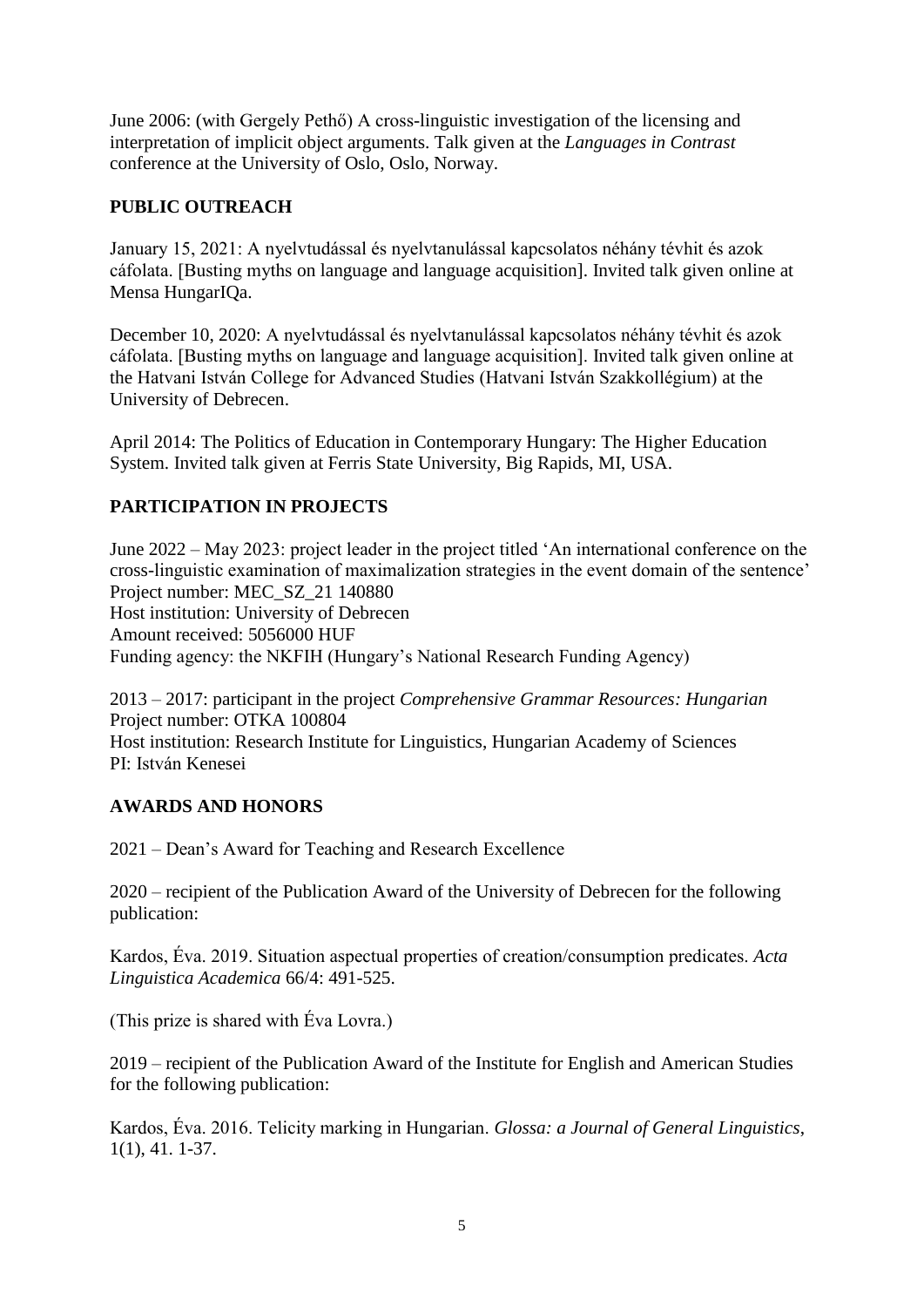# **PROFESSIONAL SERVICE**

**Reviewer for journals**: *Journal of Linguistics* (2014), *Language Sciences* (2015), *Open Linguistics* (2018), *Language* (2018), *Glossa: a Journal of General Linguistics* (2018, 2020), *Nyelvtudományi Közlemények* (2019), *Argumentum* (2020, 2021), *Általános Nyelvészeti Tanulmányok* (2021), *The Linguistic Review* (2021), *Constructions and Frames* (2022)

# **Reviewer for books**: De Gruyter (2022)

**Reviewer for book chapters**: a chapter for a special volume in the book series *Studies in Natural Language & Linguistic Theory* published by Springer (2017)*,* six chapters for an introductory-level textbook in linguistics published by Cambridge University Press (2017)*,* a paper for a special volume published by Peter Lang (2018)*,* a paper for a volume in the series *Approaches to Hungarian* published by Benjamins (2018)

**Reviewer for conferences**: 32nd National Student Conference in Hungary (2015), Debrecen Workshop on Pronouns (2017), Generative Linguistics in the Old World (GLOW) 41 – reviewer for the workshop *Predication in relation to propositions and properties* (2018), 17th China International Conference on Contemporary Linguistics - reviewer for the Beijing Argument Structure and Event Structure (BASES) Workshop (2018), 3<sup>rd</sup> Budapest Linguistics Conference (BLINC) (2019), SinFonIJA 13 (2020), Aspect (Paris 3, Sorbonne Nouvelle) (2021)

**Reviewer for grants**: National Talent Program in Hungary (2018-2021)

### **Organizing committee**:

April 17-19, 2023: co-organizer with Marcel den Dikken of the *International Workshop on Maximalization Strategies in the Event Domain*

February 24-25, 2017: co-organizer of the *Debrecen Workshop on Pronouns* at the University of Debrecen

July 28-August 8, 2014: local co-organizer with Gábor Csernyi of *the 21st Eastern Generative Grammar Summer School* at the University of Debrecen

July 18-20, 2013: local co-organizer of *the 18th Lexical-Functional Grammar Conference* at the University of Debrecen

May 25-27, 2012: co-organizer of *the Debrecen Workshop on Argument Structure* at the University of Debrecen

# **SUPERVISION**

### **Current PhD students**

| September $2021$ – present | Andrea Szávó         |
|----------------------------|----------------------|
| September $2021$ – present | Csilla Ibolya Sólyom |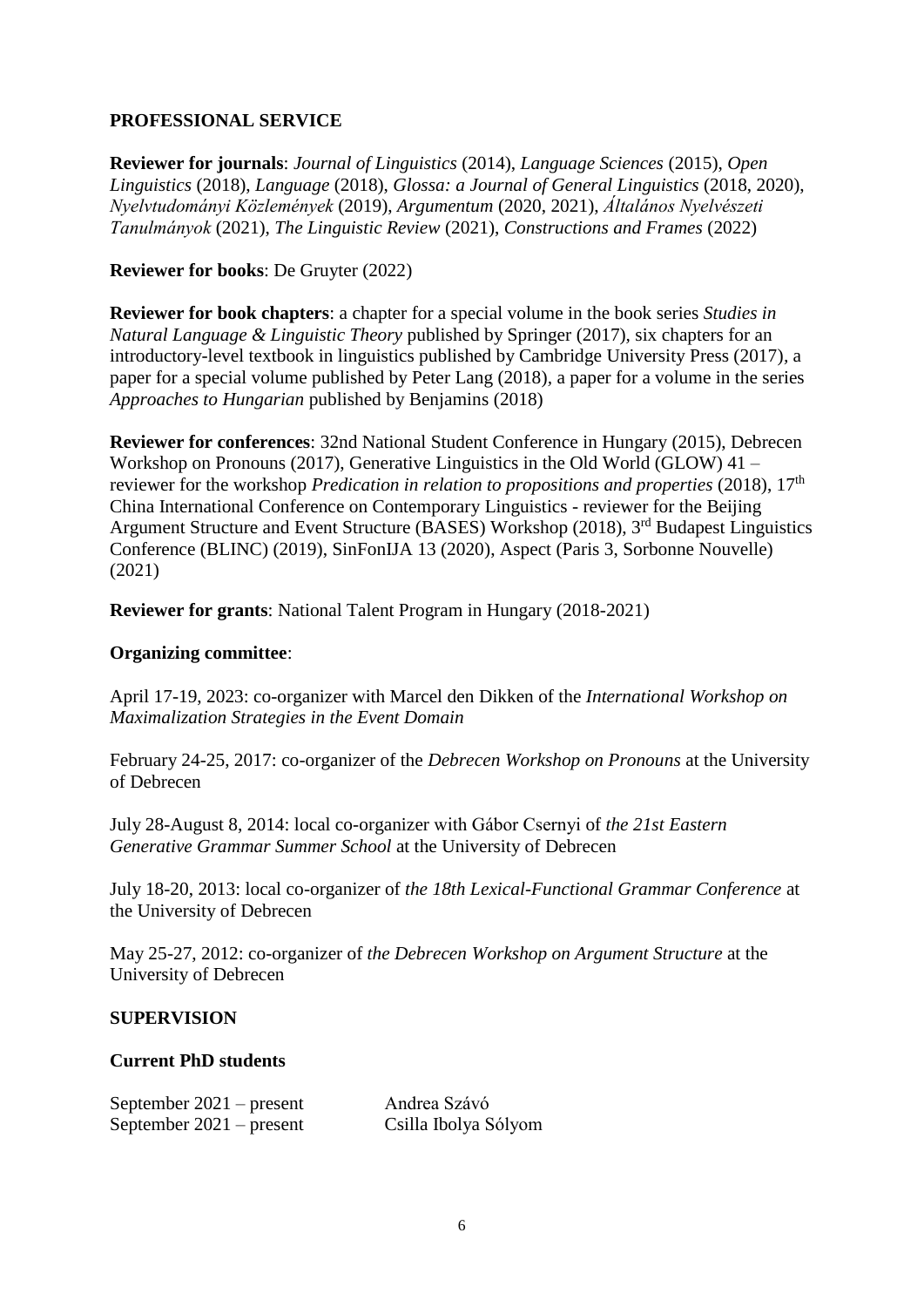# **Past PhD students**

September 2017 – January 2022 Christina Hodeib *Defended on June 22, 2022*

### **Complex exam**

June 2020: examiner in syntax for Ameni Mejri

### **Hatvani István College for Advanced Studies**

September 2022 –: Júlia Dóra Kanta

### **UD Talent Management Program**

2018 – 2021 Andrea Szávó

Andrea won  $2<sup>nd</sup>$  place in the 2019 and 2021 National Student Conference in English Linguistics.

2018 – 2020 Anna Julia Ware†

Anna won 1st place in the 2019 National Student Conference in English Linguistics.

### **SERVICE TO THE INSTITUTE FOR ENGLISH AND AMERICAN STUDIES**

February 2021 – present: coordinator for the International Speaking Skills Program (an online language improvement program between the University of Debrecen and Indiana University Bloomington) (This is a joint project with Beatrix Burghardt.)

Spring 2017 – present: co-organizer of the DEL Colloquium Series in the Department of English Linguistics

September 2021 – March 2022: member of the Council of the Institute for English and American Studies representing senior lecturers

Spring 2016 – Spring 2022: member of the Curriculum Committee

Summer 2018 – Summer 2020: co-organizer of the Reading Group in Linguistics (aka the Language Group) in the Department of English Linguistics

Fall 2015 – December 2019: regularly served as a judge for the DEbate competition of the Institute for English and American Studies (an English debate competition for high school students)

Spring 2015 – Fall 2019: member of the Search Committee for Grants

Spring 2013 – Spring 2018: test maker and examiner for the English Yardstick Exam Concentrations: listening comprehension, writing, and speaking (at level C1)